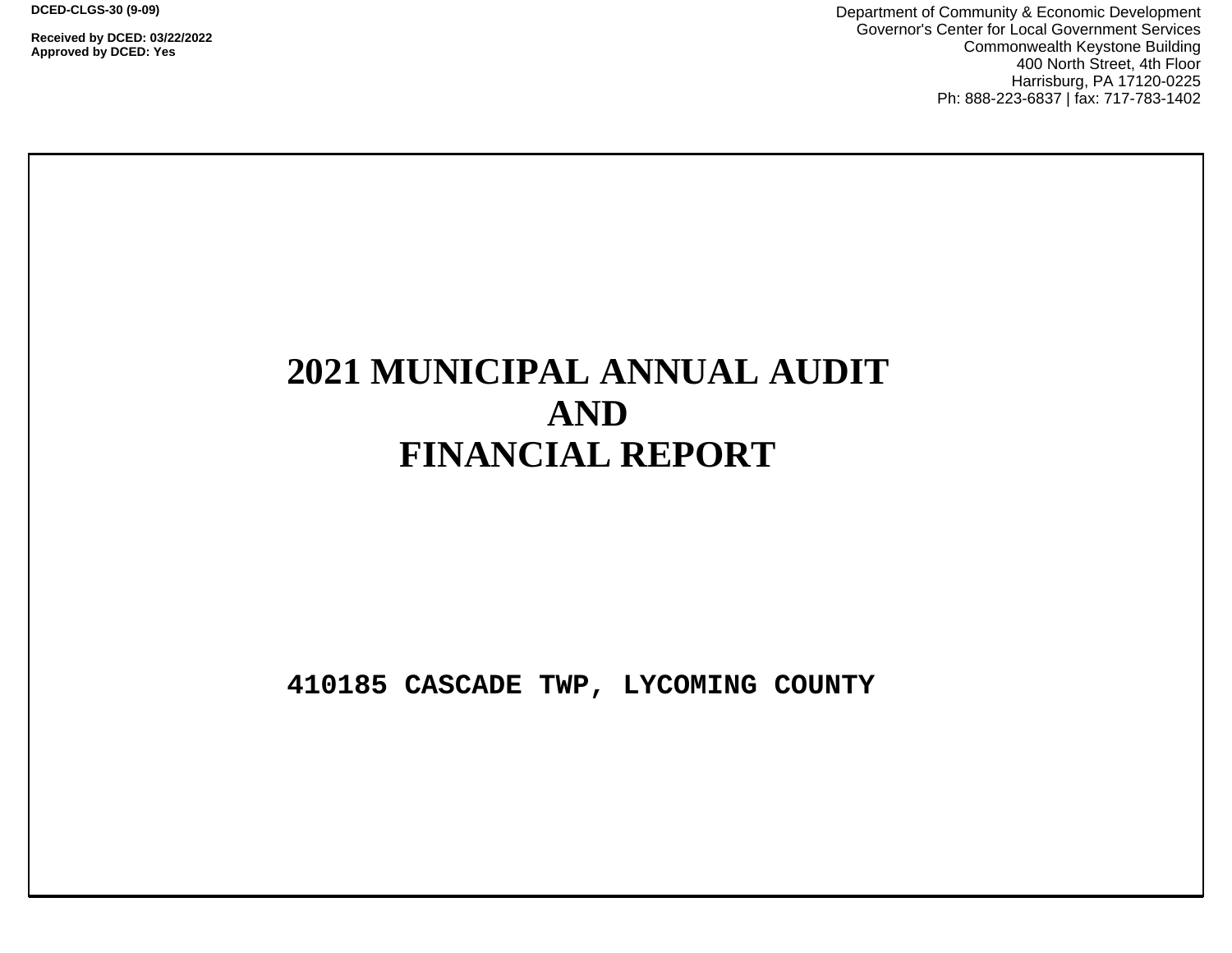**DCED-CLGS-30 (9-09)**



## **BALANCE SHEET**

DCED-CLGS-30 (09-09)

## **CASCADE TWP, LYCOMING County BALANCE SHEET**

**December 31, 2021**

|                     |                                       |                        | <b>Governmental Funds</b>                                                       |                     | <b>Proprietary Funds</b> |                   | Fid. Fund                  | <b>Account Groups</b>      |                                | <b>Total</b>                               |                           |
|---------------------|---------------------------------------|------------------------|---------------------------------------------------------------------------------|---------------------|--------------------------|-------------------|----------------------------|----------------------------|--------------------------------|--------------------------------------------|---------------------------|
|                     |                                       | General<br><b>Fund</b> | <b>Special</b><br><b>Revenue</b><br>(Including<br><b>State Liquid</b><br>Fuels) | Capital<br>Projects | <b>Debt Service</b>      | <b>Enterprise</b> | Internal<br><b>Service</b> | <b>Trust and</b><br>Agency | General<br><b>Fixed Assets</b> | General<br><b>Long Term</b><br><b>Debt</b> | <b>Memorandum</b><br>Only |
|                     | <b>Assets and Other Debits</b>        |                        |                                                                                 |                     |                          |                   |                            |                            |                                |                                            |                           |
| 100-120             | <b>Cash and Investments</b>           | 989,872                | 108,518                                                                         |                     |                          |                   |                            |                            |                                |                                            | 1,098,390                 |
| 140-144             | Tax Receivable                        |                        |                                                                                 |                     |                          |                   |                            |                            |                                |                                            |                           |
| 121-129,<br>145-149 | Accounts Receivable (excluding taxes) |                        |                                                                                 |                     |                          |                   |                            |                            |                                |                                            |                           |
| 130.00              | Due From Other Funds                  |                        | 142                                                                             |                     |                          |                   |                            |                            |                                |                                            | 142                       |
| 131-139,<br>150-159 | <b>Other Current Assets</b>           |                        |                                                                                 |                     |                          |                   |                            |                            |                                |                                            |                           |
| 160-169             | <b>Fixed Assets</b>                   |                        |                                                                                 |                     |                          |                   |                            |                            |                                |                                            |                           |
| 180-189             | <b>Other Debits</b>                   |                        |                                                                                 |                     |                          |                   |                            |                            |                                |                                            |                           |
|                     | <b>Total Assets and Other Debits</b>  | 989,872                | 108,660                                                                         |                     |                          |                   |                            |                            |                                |                                            | 1,098,532                 |

|                     | <b>Liabilities and Other Credits</b>                               |     |  |  |  |  |     |
|---------------------|--------------------------------------------------------------------|-----|--|--|--|--|-----|
|                     | Payroll Taxes and Other Payroll<br><sup>210-229</sup> Withholdings | 504 |  |  |  |  | 504 |
| 200-209,<br>231-239 | All Other Current Liabilities                                      |     |  |  |  |  |     |
|                     | 230.00 Due To Other Funds                                          | 142 |  |  |  |  | 142 |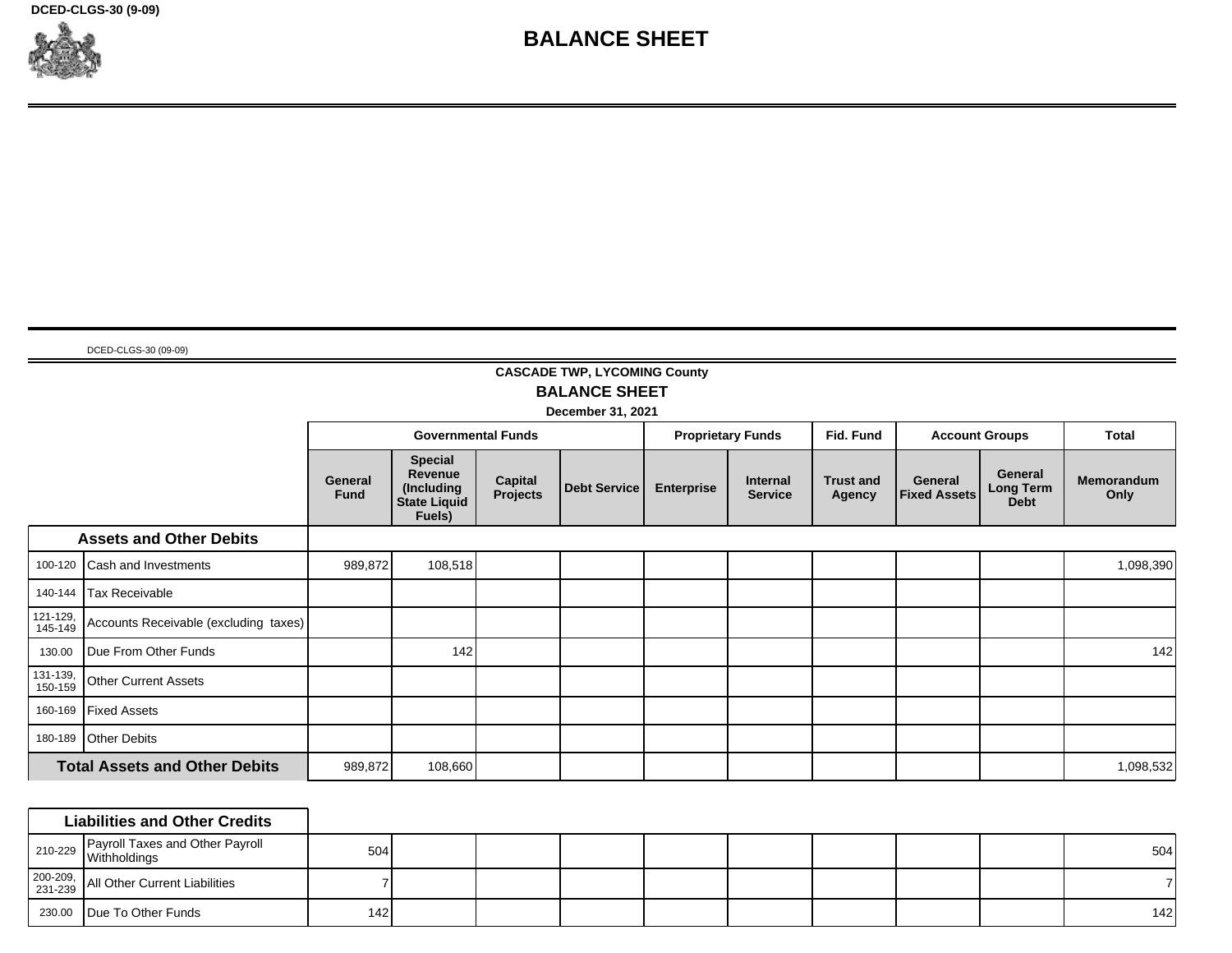## **CASCADE TWP, LYCOMING County BALANCE SHEET**

**December 31, 2021**

|                                                                          |                                            | <b>Governmental Funds</b> |                                                                          | <b>Proprietary Funds</b>   |              | Fid. Fund         | <b>Account Groups</b>             |                            | Total                          |                                     |                           |
|--------------------------------------------------------------------------|--------------------------------------------|---------------------------|--------------------------------------------------------------------------|----------------------------|--------------|-------------------|-----------------------------------|----------------------------|--------------------------------|-------------------------------------|---------------------------|
|                                                                          |                                            | General<br><b>Fund</b>    | <b>Special</b><br>Revenue<br>(Including<br><b>State Liquid</b><br>Fuels) | <b>Capital</b><br>Projects | Debt Service | <b>Enterprise</b> | <b>Internal</b><br><b>Service</b> | <b>Trust and</b><br>Agency | General<br><b>Fixed Assets</b> | General<br>Long Term<br><b>Debt</b> | <b>Memorandum</b><br>Only |
| <b>Liabilities and Other Credits</b>                                     |                                            |                           |                                                                          |                            |              |                   |                                   |                            |                                |                                     |                           |
|                                                                          | 260-269   Long-Term-Liabilities            |                           |                                                                          |                            |              |                   |                                   |                            |                                |                                     |                           |
| Current Portion of Long-Term Debt and<br>240-259<br><b>Other Credits</b> |                                            |                           |                                                                          |                            |              |                   |                                   |                            |                                |                                     |                           |
|                                                                          | <b>Total Liabilities and Other Credits</b> | 653                       |                                                                          |                            |              |                   |                                   |                            |                                |                                     | 653                       |

|         | <b>Fund and Account Group Equity</b>                 |         |         |  |  |  |           |
|---------|------------------------------------------------------|---------|---------|--|--|--|-----------|
|         | 281-284 Contributed Capital                          |         |         |  |  |  |           |
| 290.00  | Investment in General Fixed Assets                   |         |         |  |  |  |           |
| 270-289 | Fund Balance / Retained Earnings on<br>112/31        | 989,219 | 108,660 |  |  |  | 1,097,879 |
|         | 291-299 Other Equity                                 |         |         |  |  |  |           |
|         | <b>Total Fund and Account Group</b><br><b>Equity</b> | 989,219 | 108,660 |  |  |  | 1,097,879 |

#### **TOTAL LIABILITIES AND FUND AND ACCOUNT GROUP EQUITY 1,098,532**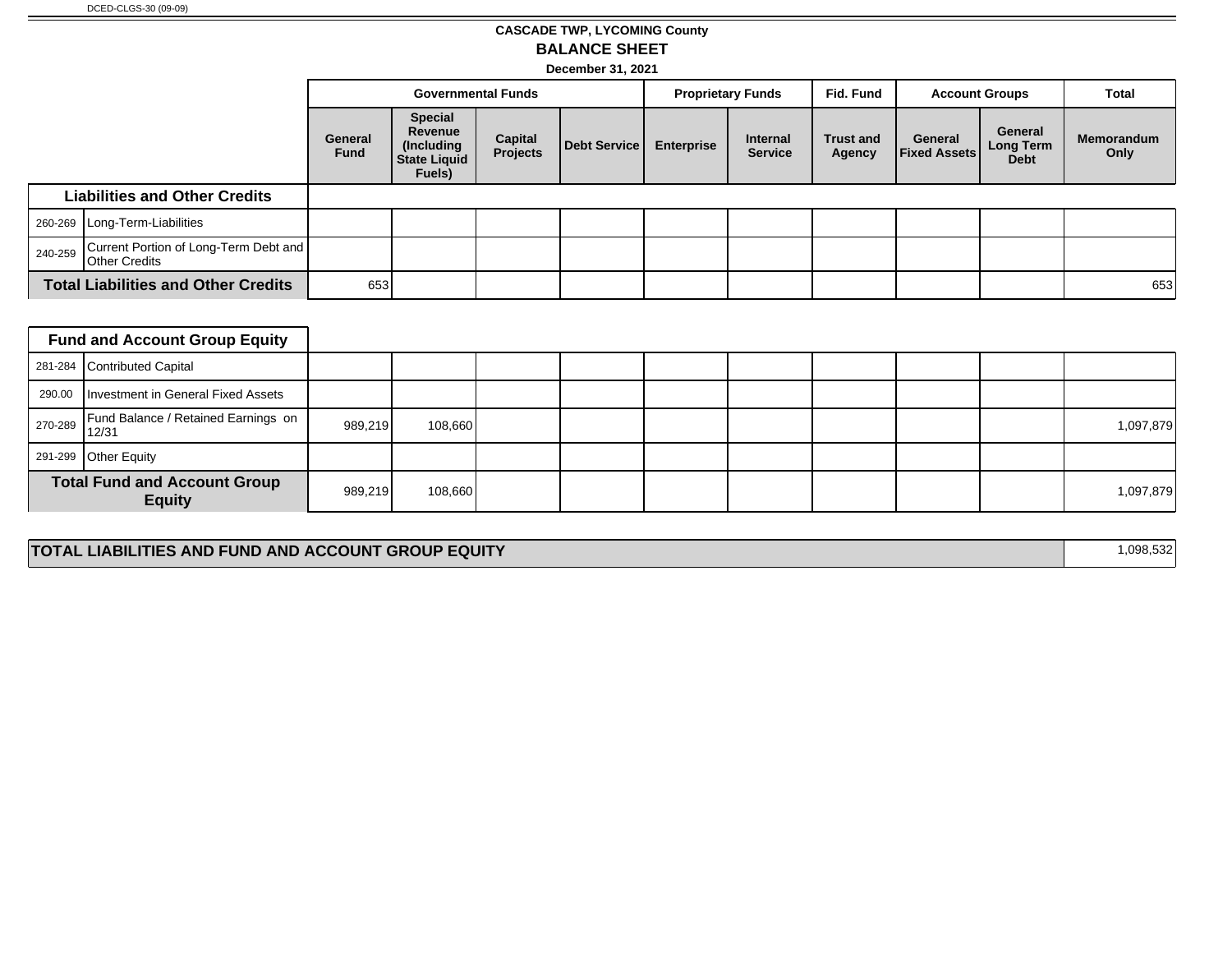**December 31, 2021**

|                     |                                                                           | <b>Governmental Funds</b>  |                     |                   | <b>Proprietary Funds</b>          | Fiduciary Fund             | Total                     |
|---------------------|---------------------------------------------------------------------------|----------------------------|---------------------|-------------------|-----------------------------------|----------------------------|---------------------------|
| <b>General Fund</b> | <b>Special</b><br>Revenue<br>(Including)<br><b>State Liquid</b><br>Fuels) | Capital<br><b>Projects</b> | <b>Debt Service</b> | <b>Enterprise</b> | <b>Internal</b><br><b>Service</b> | <b>Trust and</b><br>Agency | <b>Memorandum</b><br>Only |

|        | <b>Taxes</b>                                                                |        |        |  |  |        |
|--------|-----------------------------------------------------------------------------|--------|--------|--|--|--------|
| 301.00 | Real Estate Taxes                                                           | 18,200 | 10,491 |  |  | 28,691 |
| 305.00 | Occupation Taxes (levied under municipal code)                              |        |        |  |  |        |
| 308.00 | Residence Taxes (levied by cities of the 3rd Class)                         |        |        |  |  |        |
| 309.00 | Regional Asset District Sales Tax (Allegheny County<br>municipalities only) |        |        |  |  |        |
| 310.00 | Per Capita Taxes                                                            |        |        |  |  |        |
| 310.10 | Real Estate Transfer Taxes                                                  | 4,176  |        |  |  | 4,176  |
| 310.20 | Earned Income Taxes / Wage Taxes                                            | 43,315 |        |  |  | 43,315 |
| 310.30 | Business Gross Receipts Taxes                                               |        |        |  |  |        |
| 310.40 | Occupation Taxes (levied under Act 511)                                     |        |        |  |  |        |
| 310.50 | Local Services Tax **                                                       |        |        |  |  |        |
| 310.60 | Amusement / Admission Taxes                                                 |        |        |  |  |        |
| 310.70 | Mechanical Device Taxes                                                     |        |        |  |  |        |
| 310.90 | Other: ______________                                                       |        |        |  |  |        |
|        | Other: _________________                                                    |        |        |  |  |        |
|        | <b>Total Taxes</b>                                                          | 65,691 | 10,491 |  |  | 76,182 |

| <b>Licenses and Permits</b>            |         |  |  |  |         |
|----------------------------------------|---------|--|--|--|---------|
| 320-322 All Other Licenses and Permits | ا080. ا |  |  |  | ا 080.1 |
| 321.80 Cable Television Franchise Fees |         |  |  |  |         |
| <b>Total Licenses and Permits</b>      | 1,080   |  |  |  | 1,080   |

| <b>Fines and Forfeits</b>       |     |  |  |  |     |
|---------------------------------|-----|--|--|--|-----|
| 330-332 Fines and Forfeits      | 888 |  |  |  | 888 |
| <b>Total Fines and Forfeits</b> | 888 |  |  |  | 888 |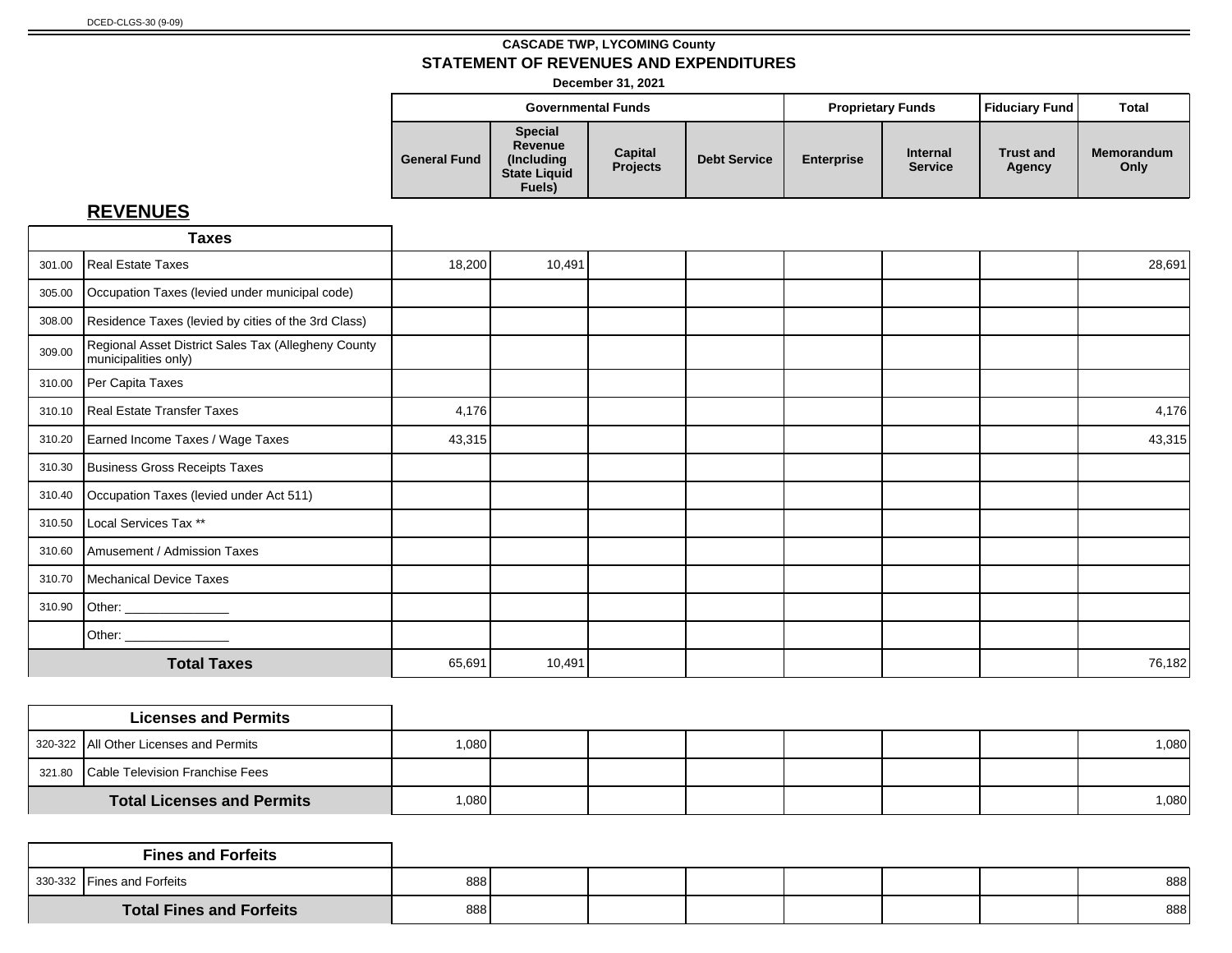**December 31, 2021**

| <b>Special</b><br>Revenue<br>Capital<br><b>Memorandum</b><br><b>Internal</b><br><b>Trust and</b><br><b>Enterprise</b><br><b>General Fund</b><br><b>Debt Service</b><br>(Including)<br><b>Projects</b><br><b>Service</b><br>Only<br>Agency<br><b>State Liquid</b><br>Fuels) |  | <b>Governmental Funds</b> |  | <b>Fiduciary Fund</b><br><b>Proprietary Funds</b> |  |  |  |
|----------------------------------------------------------------------------------------------------------------------------------------------------------------------------------------------------------------------------------------------------------------------------|--|---------------------------|--|---------------------------------------------------|--|--|--|
|                                                                                                                                                                                                                                                                            |  |                           |  |                                                   |  |  |  |

| <b>Interest, Rents and Royalties</b>       |        |     |  |  |        |
|--------------------------------------------|--------|-----|--|--|--------|
| 341.00 Interest Earnings                   | 5,686  | 269 |  |  | 5,955  |
| 342.00 Rents and Royalties                 | 6,355  |     |  |  | 6,355  |
| <b>Total Interest, Rents and Royalties</b> | 12,041 | 269 |  |  | 12,310 |

|        | Federal                                                  |        |  |  |  |        |
|--------|----------------------------------------------------------|--------|--|--|--|--------|
|        | 351.03 Highways and Streets                              |        |  |  |  |        |
| 351.09 | Community Development                                    |        |  |  |  |        |
|        | 351.00   All Other Federal Capital and Operating Grants  |        |  |  |  |        |
|        | 352.01   National Forest                                 |        |  |  |  |        |
|        | 352.00 All Other Federal Shared Revenue and Entitlements | 20,882 |  |  |  | 20,882 |
|        | 353.00   Federal Payments in Lieu of Taxes               |        |  |  |  |        |
|        | <b>Total Federal</b>                                     |        |  |  |  | 20,882 |

|                   | <b>State</b>                                                         |         |        |  |  |         |
|-------------------|----------------------------------------------------------------------|---------|--------|--|--|---------|
| 354.03            | Highways and Streets                                                 |         |        |  |  |         |
| 354.09            | Community Development                                                |         |        |  |  |         |
| 354.15            | Recycling / Act 101                                                  |         |        |  |  |         |
| 354.00            | All Other State Capital and Operating Grants                         |         |        |  |  |         |
| 355.01            | Public Utility Realty Tax (PURTA)                                    | 80      |        |  |  | 80      |
| 355.02-<br>355.03 | Motor Vehicle Fuel Tax (Liquid Fuels Tax) and State<br>Road Turnback |         | 42,322 |  |  | 42,322  |
| 355.04            | Alcoholic Beverage Licenses                                          |         |        |  |  |         |
| 355.05            | General Municipal Pension System State Aid                           |         |        |  |  |         |
| 355.07            | Foreign Fire Insurance Tax Distribution                              | 2,797   |        |  |  | 2,797   |
| 355.08            | Local Share Assessment/Gaming Proceeds                               |         |        |  |  |         |
| 355.09            | Marcellus Shale Impact Fee Distribution                              | 144,861 |        |  |  | 144,861 |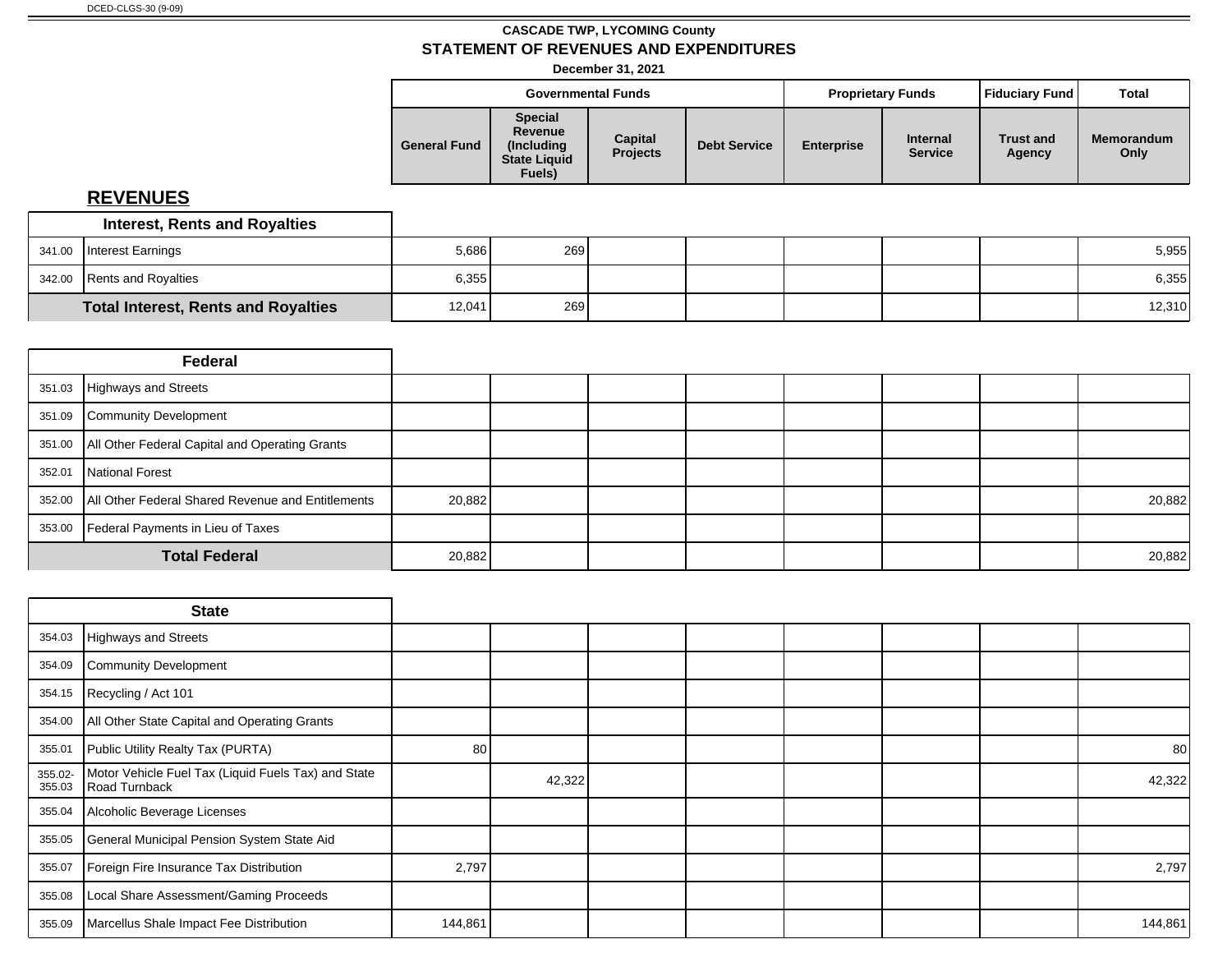**December 31, 2021**

|                     |                                                                           | <b>Governmental Funds</b>         |                     |                   | <b>Proprietary Funds</b>          | <b>Fiduciary Fund</b>      | <b>Total</b>              |
|---------------------|---------------------------------------------------------------------------|-----------------------------------|---------------------|-------------------|-----------------------------------|----------------------------|---------------------------|
| <b>General Fund</b> | <b>Special</b><br>Revenue<br>(Including)<br><b>State Liquid</b><br>Fuels) | <b>Capital</b><br><b>Projects</b> | <b>Debt Service</b> | <b>Enterprise</b> | <b>Internal</b><br><b>Service</b> | <b>Trust and</b><br>Agency | <b>Memorandum</b><br>Only |

| <b>State</b>                                              |         |        |  |  |         |
|-----------------------------------------------------------|---------|--------|--|--|---------|
| 355.00   All Other State Shared Revenues and Entitlements |         |        |  |  |         |
| 356.00 State Payments in Lieu of Taxes                    | 20,067  |        |  |  | 20,067  |
| <b>Total State</b>                                        | 167,805 | 42,322 |  |  | 210,127 |

|        | <b>Local Government Units</b>                                                      |       |  |  |  |       |
|--------|------------------------------------------------------------------------------------|-------|--|--|--|-------|
| 357.03 | Highways and Streets                                                               |       |  |  |  |       |
| 357.00 | All Other Local Governmental Units Capital and<br>Operating Grants                 |       |  |  |  |       |
| 358.00 | Local Government Unit Shared Payments for<br>Contracted Intergovernmental Services |       |  |  |  |       |
| 359.00 | Local Governmental Units and Authorities Payments<br>In Lieu of Taxes              | 1,157 |  |  |  | 1,157 |
|        | <b>Total Local Government Units</b>                                                | 1,157 |  |  |  | 1,157 |

|        | <b>Charges for Service</b>                                                                                    |       |  |  |  |       |
|--------|---------------------------------------------------------------------------------------------------------------|-------|--|--|--|-------|
| 361.00 | General Government                                                                                            |       |  |  |  |       |
| 362.00 | Public Safety                                                                                                 |       |  |  |  |       |
| 363.20 | Parking                                                                                                       |       |  |  |  |       |
| 363.00 | All Other Charges for Highway & Street Services                                                               |       |  |  |  |       |
| 364.10 | Wastewater / Sewage (including connection / tapping<br>fees, sewer usage charges, reserve capacity fee, etc.) | 1,050 |  |  |  | 1,050 |
| 364.30 | Solid Waste Collection and Disposal Charge (trash)                                                            |       |  |  |  |       |
| 364.60 | Host Municipality Benefit Fee for Solid Waste Facility                                                        |       |  |  |  |       |
| 364.00 | All Other Charges for Sanitation Services                                                                     |       |  |  |  |       |
| 365.00 | Health                                                                                                        |       |  |  |  |       |
| 366.00 | Human Services                                                                                                |       |  |  |  |       |
| 367.00 | Culture and Recreation                                                                                        |       |  |  |  |       |
| 368.00 | Airports                                                                                                      |       |  |  |  |       |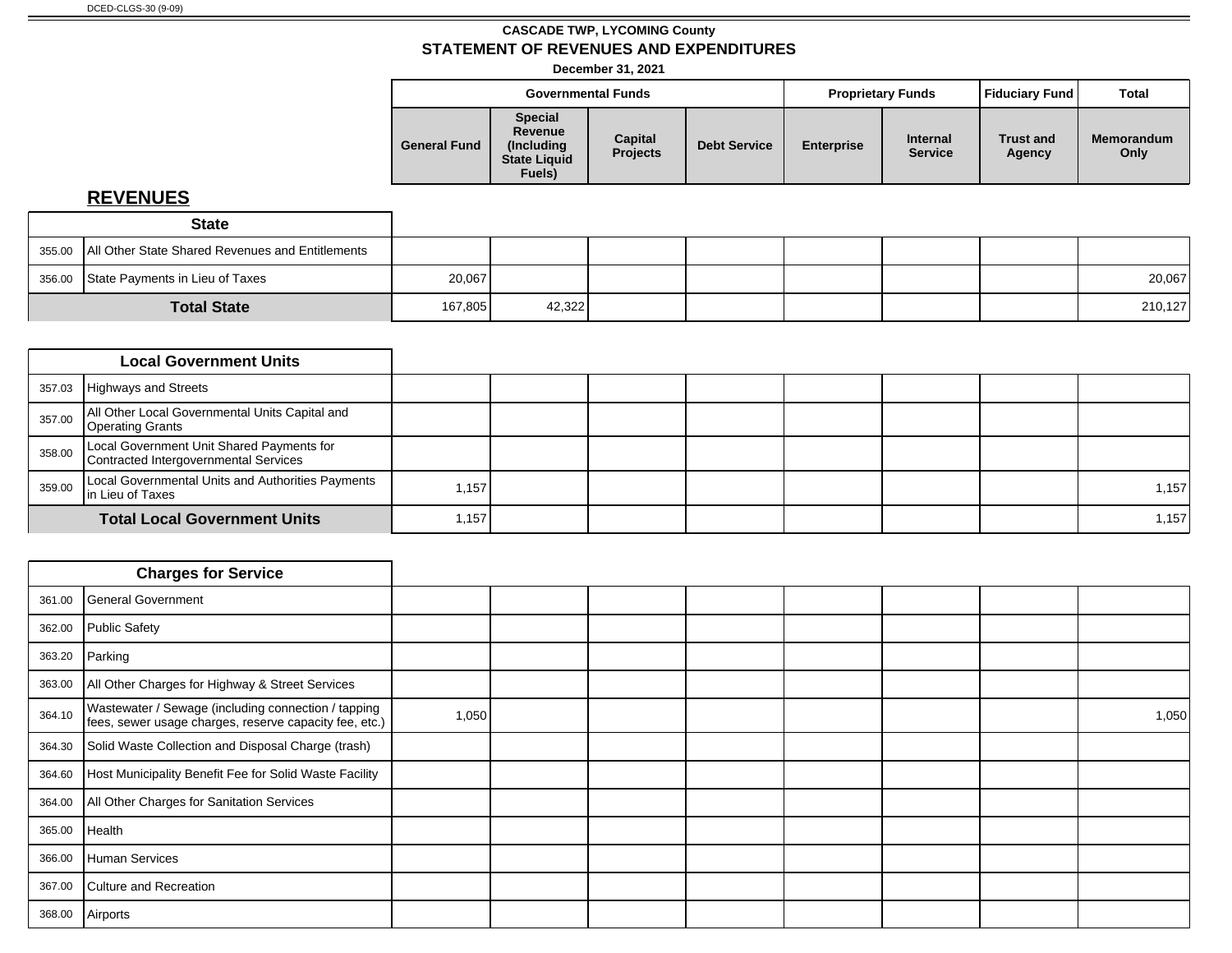**December 31, 2021**

|                     |                                                                           | <b>Governmental Funds</b>  |                     |                   | <b>Proprietary Funds</b>          | Fiduciary Fund             | Total                     |
|---------------------|---------------------------------------------------------------------------|----------------------------|---------------------|-------------------|-----------------------------------|----------------------------|---------------------------|
| <b>General Fund</b> | <b>Special</b><br>Revenue<br>(Including)<br><b>State Liquid</b><br>Fuels) | Capital<br><b>Projects</b> | <b>Debt Service</b> | <b>Enterprise</b> | <b>Internal</b><br><b>Service</b> | <b>Trust and</b><br>Agency | <b>Memorandum</b><br>Only |

|             | <b>Charges for Service</b>           |       |  |  |  |       |
|-------------|--------------------------------------|-------|--|--|--|-------|
| 369.00 Bars |                                      |       |  |  |  |       |
|             | 370.00 Cemeteries                    |       |  |  |  |       |
|             | 372.00 Electric System               |       |  |  |  |       |
|             | 373.00 Gas System                    |       |  |  |  |       |
|             | 374.00 Housing System                |       |  |  |  |       |
|             | 375.00 Markets                       |       |  |  |  |       |
| 377.00      | Transit Systems                      |       |  |  |  |       |
|             | 378.00 Water System                  |       |  |  |  |       |
|             | 379.00 All Other Charges for Service |       |  |  |  |       |
|             | <b>Total Charges for Service</b>     | 1,050 |  |  |  | 1,050 |

| <b>Unclassified Operating Revenues</b>                  |    |  |  |  |                 |
|---------------------------------------------------------|----|--|--|--|-----------------|
| 383.00 Special Assessments                              |    |  |  |  |                 |
| 386.00 Escheats (sale of personal property)             |    |  |  |  |                 |
| 387.00 Contributions and Donations from Private Sectors |    |  |  |  |                 |
| 388.00 Fiduciary Fund Pension Contributions             |    |  |  |  |                 |
| 389.00   All Other Unclassified Operating Revenues      | 59 |  |  |  | 59 <sub>l</sub> |
| <b>Total Unclassified Operating Revenues</b>            | 59 |  |  |  | 59              |

|        | <b>Other Financing Sources</b>                     |        |  |  |  |        |
|--------|----------------------------------------------------|--------|--|--|--|--------|
|        | 391.00 Proceeds of General Fixed Asset Disposition | 11,550 |  |  |  | 11,550 |
|        | 392.00 Interfund Operating Transfers               |        |  |  |  |        |
|        | 393.00 Proceeds of General Long-Term Debt          |        |  |  |  |        |
| 394.00 | Proceeds of Short Term-Debt                        |        |  |  |  |        |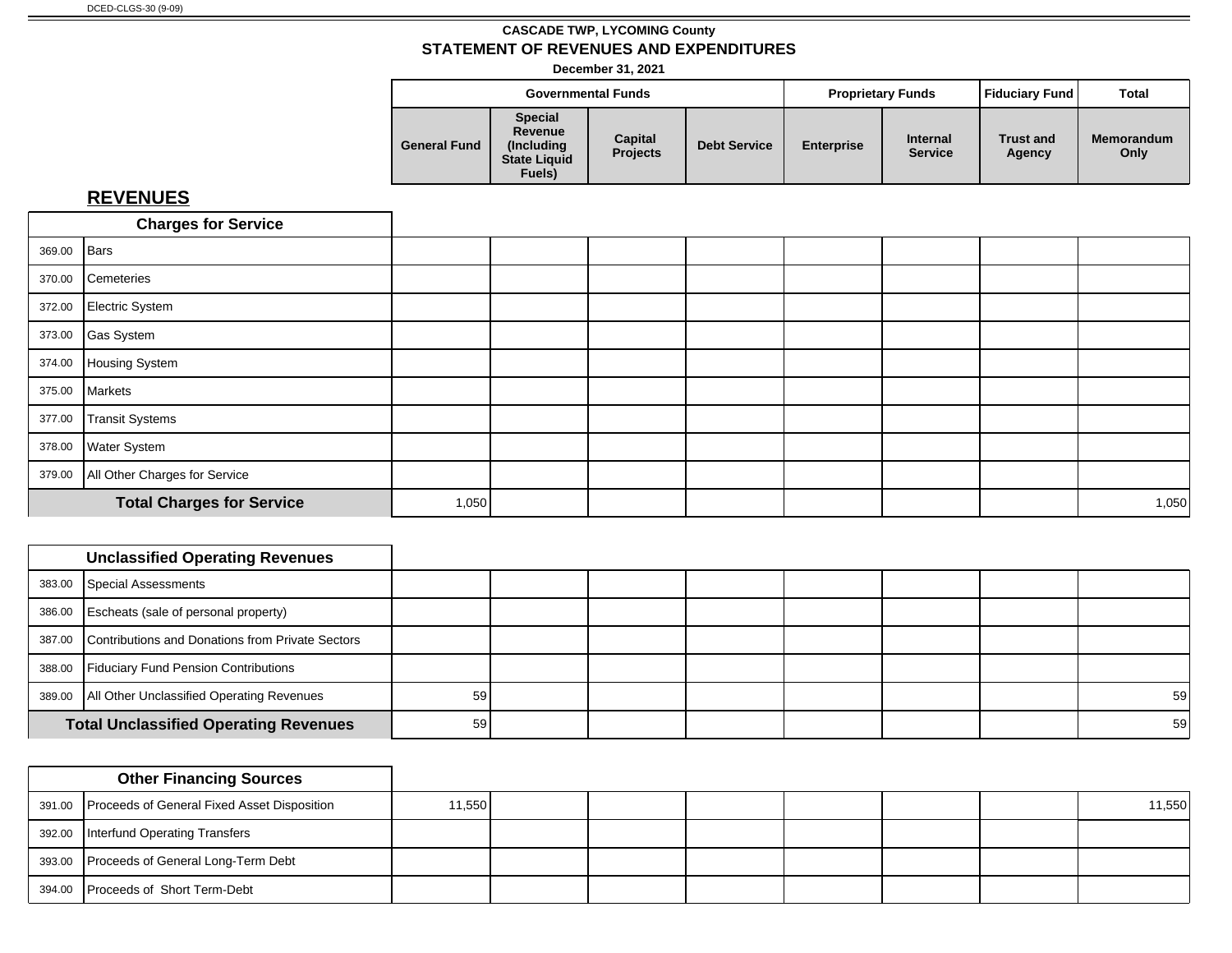**December 31, 2021**

|        |                                              |                     | <b>Governmental Funds</b>                                                       |                     |                     |                   | <b>Proprietary Funds</b>          | <b>Fiduciary Fund</b>      | <b>Total</b>              |
|--------|----------------------------------------------|---------------------|---------------------------------------------------------------------------------|---------------------|---------------------|-------------------|-----------------------------------|----------------------------|---------------------------|
|        |                                              | <b>General Fund</b> | <b>Special</b><br><b>Revenue</b><br>(Including<br><b>State Liquid</b><br>Fuels) | Capital<br>Projects | <b>Debt Service</b> | <b>Enterprise</b> | <b>Internal</b><br><b>Service</b> | <b>Trust and</b><br>Agency | <b>Memorandum</b><br>Only |
|        | <b>REVENUES</b>                              |                     |                                                                                 |                     |                     |                   |                                   |                            |                           |
|        | <b>Other Financing Sources</b>               |                     |                                                                                 |                     |                     |                   |                                   |                            |                           |
| 395.00 | Refunds of Prior Year Expenditures           | 1,612               |                                                                                 |                     |                     |                   |                                   |                            | 1,612                     |
|        | <b>Total Other Financing Sources</b>         | 13,162              |                                                                                 |                     |                     |                   |                                   |                            | 13,162                    |
|        |                                              |                     |                                                                                 |                     |                     |                   |                                   |                            |                           |
|        | <b>TOTAL REVENUES</b>                        | 283,815             | 53,082                                                                          |                     |                     |                   |                                   |                            | 336,897                   |
|        | <b>EXPENDITURES</b>                          |                     |                                                                                 |                     |                     |                   |                                   |                            |                           |
|        | <b>General Government</b>                    |                     |                                                                                 |                     |                     |                   |                                   |                            |                           |
| 400.00 | Legislative (Governing) Body                 | 4,956               |                                                                                 |                     |                     |                   |                                   |                            | 4,956                     |
| 401.00 | Executive (Manager or Mayor)                 |                     |                                                                                 |                     |                     |                   |                                   |                            |                           |
| 402.00 | Auditing Services / Financial Administration | 5,788               |                                                                                 |                     |                     |                   |                                   |                            | 5,788                     |
| 403.00 | Tax Collection                               | 1,746               |                                                                                 |                     |                     |                   |                                   |                            | 1,746                     |
| 404.00 | Solicitor / Legal Services                   | 740                 |                                                                                 |                     |                     |                   |                                   |                            | 740                       |
| 405.00 | Secretary / Clerk                            | 9,314               |                                                                                 |                     |                     |                   |                                   |                            | 9,314                     |
| 406.00 | Other General Government Administration      | 12,037              |                                                                                 |                     |                     |                   |                                   |                            | 12,037                    |
| 407.00 | IT-Networking Services-Data Processing       |                     |                                                                                 |                     |                     |                   |                                   |                            |                           |
| 408.00 | Engineering Services                         | 6,045               |                                                                                 |                     |                     |                   |                                   |                            | 6,045                     |
| 409.00 | General Government Buildings and Plant       | 68                  |                                                                                 |                     |                     |                   |                                   |                            | 68                        |
|        | <b>Total General Government</b>              | 40,694              |                                                                                 |                     |                     |                   |                                   |                            | 40,694                    |

|               | <b>Public Safety</b>              |        |        |  |  |        |
|---------------|-----------------------------------|--------|--------|--|--|--------|
| 410.00 Police |                                   |        |        |  |  |        |
| 411.00 Fire   |                                   | 17,523 | 10,348 |  |  | 27,871 |
|               | 412.00 Ambulance / Rescue         |        |        |  |  |        |
|               | 413.00   UCC and Code Enforcement |        |        |  |  |        |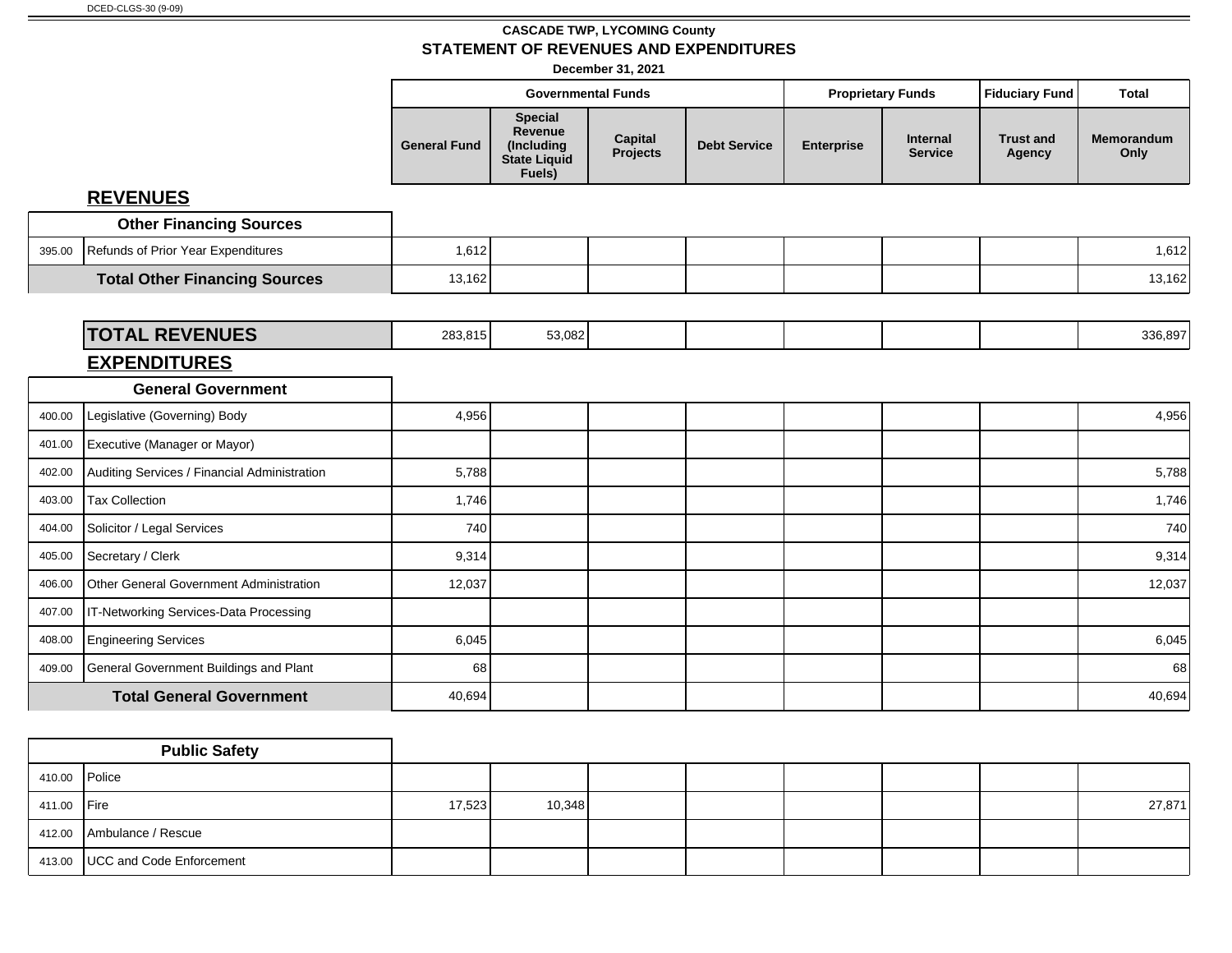**December 31, 2021**

|                     |                                                                           | <b>Governmental Funds</b>  |                     | <b>Proprietary Funds</b> |                                   | Fiduciary Fund             | <b>Total</b>              |
|---------------------|---------------------------------------------------------------------------|----------------------------|---------------------|--------------------------|-----------------------------------|----------------------------|---------------------------|
| <b>General Fund</b> | <b>Special</b><br>Revenue<br>(Including)<br><b>State Liquid</b><br>Fuels) | Capital<br><b>Projects</b> | <b>Debt Service</b> | <b>Enterprise</b>        | <b>Internal</b><br><b>Service</b> | <b>Trust and</b><br>Agency | <b>Memorandum</b><br>Only |

|        | <b>Public Safety</b>                           |        |        |  |  |        |
|--------|------------------------------------------------|--------|--------|--|--|--------|
|        | 414.00 Planning and Zoning                     | 929    |        |  |  | 929    |
| 415.00 | <b>Emergency Management and Communications</b> | 363    |        |  |  | 363    |
| 416.00 | Militia and Armories                           |        |        |  |  |        |
|        | 417.00 Examination of Licensed Occupations     |        |        |  |  |        |
| 418.00 | Public Scales (weights and measures)           |        |        |  |  |        |
| 419.00 | Other Public Safety                            |        |        |  |  |        |
|        | <b>Total Public Safety</b>                     | 18,815 | 10,348 |  |  | 29,163 |

|                   | <b>Health and Human Services</b>       |  |  |  |  |
|-------------------|----------------------------------------|--|--|--|--|
| 420.00-<br>425.00 | Health and Human Services              |  |  |  |  |
|                   | <b>Total Health and Human Services</b> |  |  |  |  |

|        | <b>Public Works - Sanitation</b>                      |        |        |  |  |       |
|--------|-------------------------------------------------------|--------|--------|--|--|-------|
|        | 426.00 Recycling Collection and Disposal              |        |        |  |  |       |
|        | 427.00 Solid Waste Collection and Disposal (garbage)  |        |        |  |  |       |
| 428.00 | Weed Control                                          |        |        |  |  |       |
|        | 429.00   Wastewater / Sewage Treatment and Collection | 1,6861 |        |  |  | 1,686 |
|        | <b>Total Public Works - Sanitation</b>                |        | 686, ا |  |  | 1,686 |

|        | <b>Public Works - Highways and Streets</b> |        |       |  |  |                 |
|--------|--------------------------------------------|--------|-------|--|--|-----------------|
|        | 430.00 General Services - Administration   | .525   |       |  |  | 1,525           |
|        | 431.00 Cleaning of Streets and Gutters     |        |       |  |  |                 |
|        | 432.00 Winter Maintenance - Snow Removal   | 13,516 | 1,008 |  |  | 14,524          |
| 433.00 | <b>Traffic Control Devices</b>             | 90     |       |  |  | 90 <sup>°</sup> |
| 434.00 | Street Lighting                            |        |       |  |  |                 |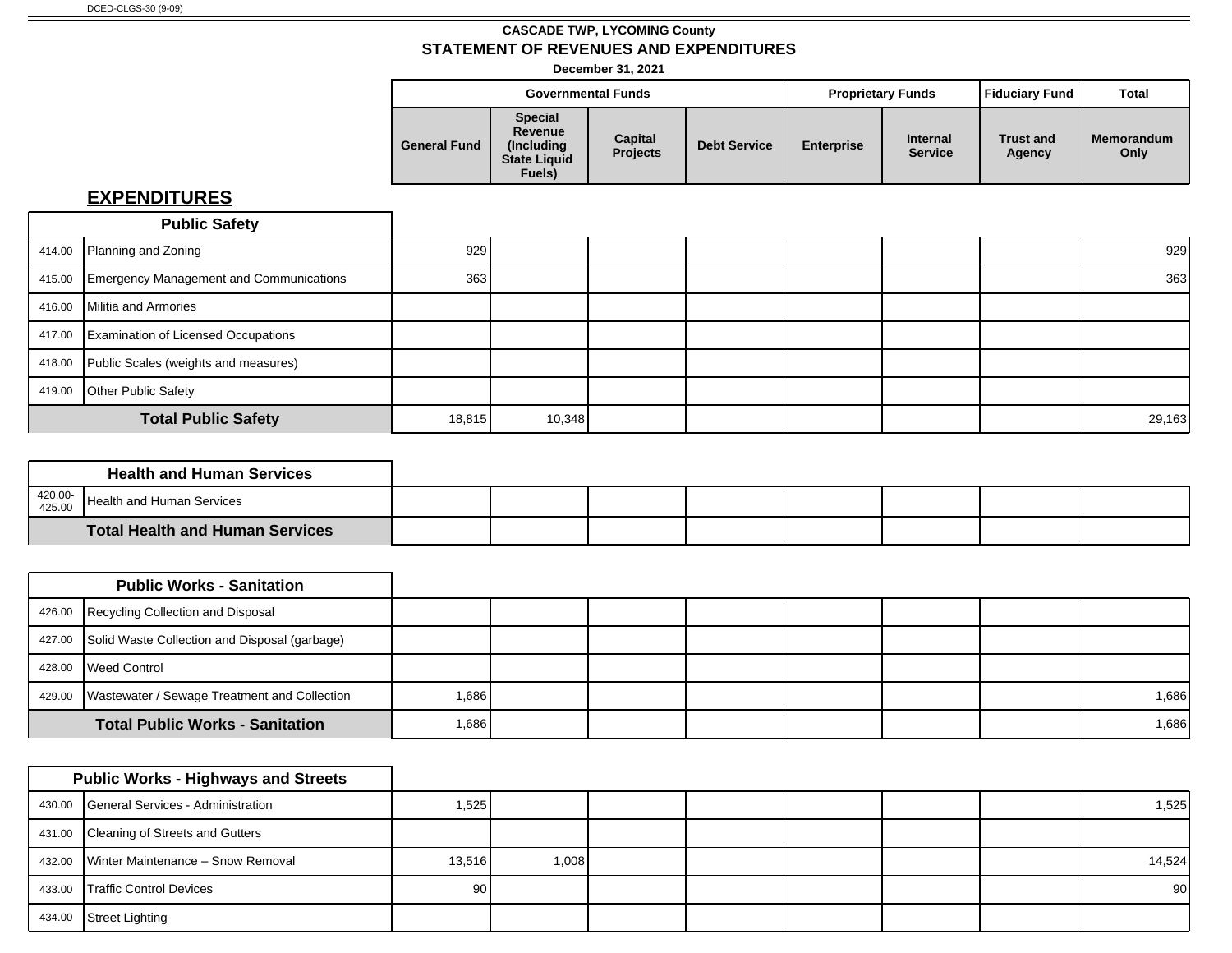**December 31, 2021**

|                     |                                                                           | <b>Governmental Funds</b>  |                     |                   | <b>Proprietary Funds</b>          | Fiduciary Fund             | Total                     |
|---------------------|---------------------------------------------------------------------------|----------------------------|---------------------|-------------------|-----------------------------------|----------------------------|---------------------------|
| <b>General Fund</b> | <b>Special</b><br>Revenue<br>(Including)<br><b>State Liquid</b><br>Fuels) | Capital<br><b>Projects</b> | <b>Debt Service</b> | <b>Enterprise</b> | <b>Internal</b><br><b>Service</b> | <b>Trust and</b><br>Agency | <b>Memorandum</b><br>Only |

|        | <b>Public Works - Highways and Streets</b>          |         |        |  |  |         |
|--------|-----------------------------------------------------|---------|--------|--|--|---------|
|        | 435.00 Sidewalks and Crosswalks                     |         |        |  |  |         |
| 436.00 | <b>I</b> Storm Sewers and Drains                    |         |        |  |  |         |
|        | 437.00 Repairs of Tools and Machinery               | 6,604   |        |  |  | 6,604   |
| 438.00 | Maintenance and Repairs of Roads and Bridges        | 94,694  | 45.011 |  |  | 139,705 |
|        | 439.00 Highway Construction and Rebuilding Projects | 1,875   |        |  |  | 1,875   |
|        | <b>Total Public Works - Highways and Streets</b>    | 118,304 | 46,019 |  |  | 164,323 |

|        | <b>Other Public Works Enterprises</b>       |  |  |  |  |
|--------|---------------------------------------------|--|--|--|--|
| 440.00 | Airports                                    |  |  |  |  |
| 441.00 | Cemeteries                                  |  |  |  |  |
| 442.00 | Electric System                             |  |  |  |  |
|        | 443.00 Gas System                           |  |  |  |  |
|        | 444.00 Markets                              |  |  |  |  |
| 445.00 | Parking                                     |  |  |  |  |
| 446.00 | Storm Water and Flood Control               |  |  |  |  |
| 447.00 | Transit System                              |  |  |  |  |
| 448.00 | <b>Water System</b>                         |  |  |  |  |
| 449.00 | <b>Water Transport and Terminals</b>        |  |  |  |  |
|        | <b>Total Other Public Works Enterprises</b> |  |  |  |  |

|        | <b>Culture and Recreation</b>            |  |  |  |  |
|--------|------------------------------------------|--|--|--|--|
|        | 451.00 Culture-Recreation Administration |  |  |  |  |
| 452.00 | <b>Participant Recreation</b>            |  |  |  |  |
|        | 453.00 Spectator Recreation              |  |  |  |  |
| 454.00 | <b>Parks</b>                             |  |  |  |  |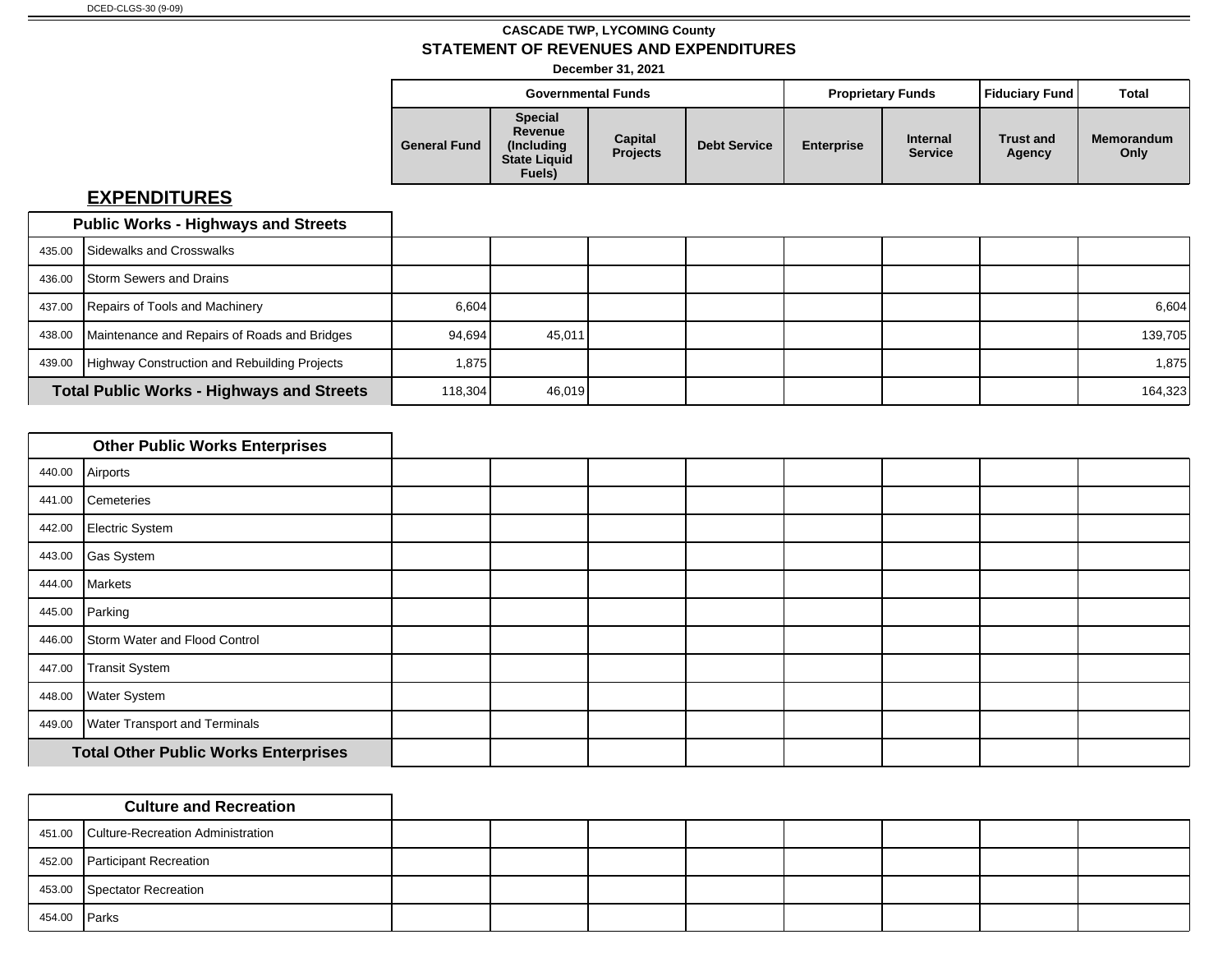**December 31, 2021**

|                     |                                                                           | <b>Governmental Funds</b>  |                     | <b>Proprietary Funds</b> |                                   | Fiduciary Fund             | <b>Total</b>              |
|---------------------|---------------------------------------------------------------------------|----------------------------|---------------------|--------------------------|-----------------------------------|----------------------------|---------------------------|
| <b>General Fund</b> | <b>Special</b><br>Revenue<br>(Includina)<br><b>State Liquid</b><br>Fuels) | Capital<br><b>Projects</b> | <b>Debt Service</b> | <b>Enterprise</b>        | <b>Internal</b><br><b>Service</b> | <b>Trust and</b><br>Agency | <b>Memorandum</b><br>Only |

| <b>Culture and Recreation</b>             |       |       |  |  |       |
|-------------------------------------------|-------|-------|--|--|-------|
| 455.00 Shade Trees                        |       |       |  |  |       |
| 456.00   Libraries                        |       |       |  |  |       |
| 457.00 Civil and Military Celebrations    |       |       |  |  |       |
| 458.00 Senior Citizens' Centers           | 2,000 |       |  |  | 2,000 |
| 459.00   All Other Culture and Recreation |       |       |  |  |       |
| <b>Total Culture and Recreation</b>       |       | 2,000 |  |  | 2,000 |

| <b>Community Development</b>              |  |  |  |  |  |
|-------------------------------------------|--|--|--|--|--|
| 461.00 Conservation of Natural Resources  |  |  |  |  |  |
| 462.00 Community Development and Housing  |  |  |  |  |  |
| 463.00 Economic Development               |  |  |  |  |  |
| 464.00 Economic Opportunity               |  |  |  |  |  |
| 465-469   All Other Community Development |  |  |  |  |  |
| <b>Total Community Development</b>        |  |  |  |  |  |

|                           | <b>Debt Service</b>                                |  |  |  |  |
|---------------------------|----------------------------------------------------|--|--|--|--|
|                           | 471.00   Debt Principal (short-term and long-term) |  |  |  |  |
|                           | 472.00 Debt Interest (short-term and long-term)    |  |  |  |  |
|                           | 475.00   Fiscal Agent Fees                         |  |  |  |  |
| <b>Total Debt Service</b> |                                                    |  |  |  |  |

|        | <b>Employer Paid Benefits and Withholding Items</b>                |       |  |  |  |       |
|--------|--------------------------------------------------------------------|-------|--|--|--|-------|
| 481.00 | Employer Paid Withholding Taxes and Unemployment  <br>Compensation | 3,023 |  |  |  | 3,023 |
|        | 482.00 Judgments and Losses                                        |       |  |  |  |       |
|        | 483.00 Pension / Retirement Fund Contributions                     |       |  |  |  |       |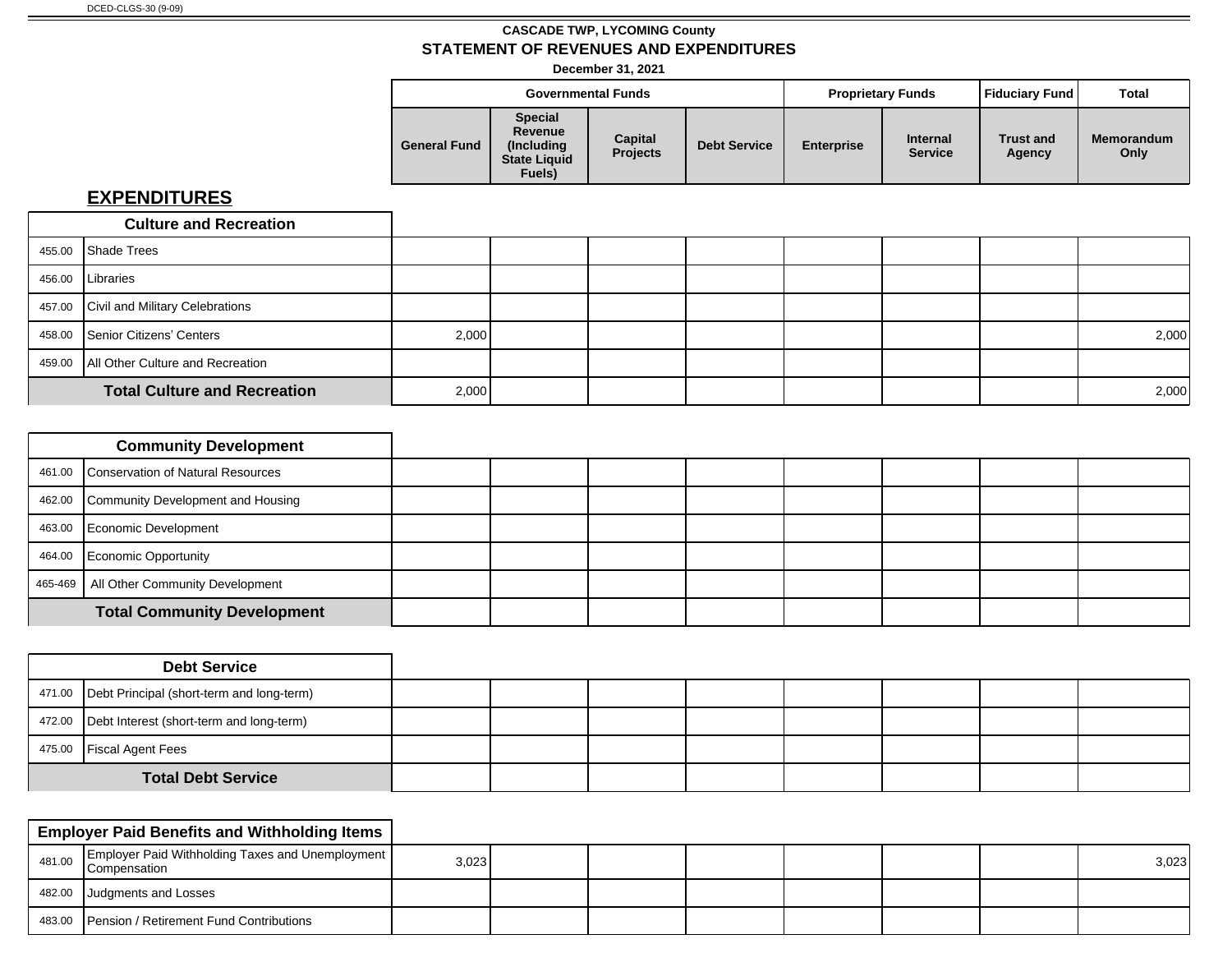**December 31, 2021**

|                     |                                                                           | <b>Governmental Funds</b>  |                     |                   | <b>Proprietary Funds</b>          | <b>Fiduciary Fund</b>      | Total              |
|---------------------|---------------------------------------------------------------------------|----------------------------|---------------------|-------------------|-----------------------------------|----------------------------|--------------------|
| <b>General Fund</b> | <b>Special</b><br>Revenue<br>(Including)<br><b>State Liquid</b><br>Fuels) | Capital<br><b>Projects</b> | <b>Debt Service</b> | <b>Enterprise</b> | <b>Internal</b><br><b>Service</b> | <b>Trust and</b><br>Agency | Memorandum<br>Only |

| <b>Employer Paid Benefits and Withholding Items</b>          |       |  |  |  |       |
|--------------------------------------------------------------|-------|--|--|--|-------|
| 484.00 Worker Compensation Insurance                         | 2,683 |  |  |  | 2,683 |
| 487.00 Other Group Insurance Benefits                        |       |  |  |  |       |
| Total Employer Paid Benefits and Withholding<br><b>Items</b> | 5,706 |  |  |  | 5,706 |

|        | <b>Insurance</b>                |        |  |  |  |        |
|--------|---------------------------------|--------|--|--|--|--------|
| 486.00 | Insurance, Casualty, and Surety | 10,280 |  |  |  | 10,280 |
|        | <b>Total Insurance</b>          | 10,280 |  |  |  | 10,280 |

|                                                  | <b>Unclassified Operating Expenditures</b>      |     |  |  |  |     |
|--------------------------------------------------|-------------------------------------------------|-----|--|--|--|-----|
|                                                  | 488.00 Fiduciary Fund Benefits and Refunds Paid |     |  |  |  |     |
|                                                  | 489.00   All Other Unclassified Expenditures    | 405 |  |  |  | 405 |
| <b>Total Unclassified Operating Expenditures</b> |                                                 | 405 |  |  |  | 405 |

| <b>Other Financing Uses</b>            |  |  |  |  |
|----------------------------------------|--|--|--|--|
| 491.00 Refund of Prior Year Revenues   |  |  |  |  |
| 492.00   Interfund Operating Transfers |  |  |  |  |
| 493.00   All Other Financing Uses      |  |  |  |  |
| <b>Total Other Financing Uses</b>      |  |  |  |  |

| <b>TURES</b><br><b>EXPENDIT</b><br>mol<br>$\mathbf{A}$<br><i>E</i> ap<br>$\sim$ 1 m $\sim$ 1 $\sim$ | 197,890 | 56.367 |  |  |  |  |  | $\sqrt{2}$<br>254,25 |
|-----------------------------------------------------------------------------------------------------|---------|--------|--|--|--|--|--|----------------------|
|-----------------------------------------------------------------------------------------------------|---------|--------|--|--|--|--|--|----------------------|

| <b>EXCESS/DEFICIT OF REVENUES OVER</b> | 85,925 | 3,285 |  |  | 82,640 |
|----------------------------------------|--------|-------|--|--|--------|
| <b>EXPENDITURES</b>                    |        |       |  |  |        |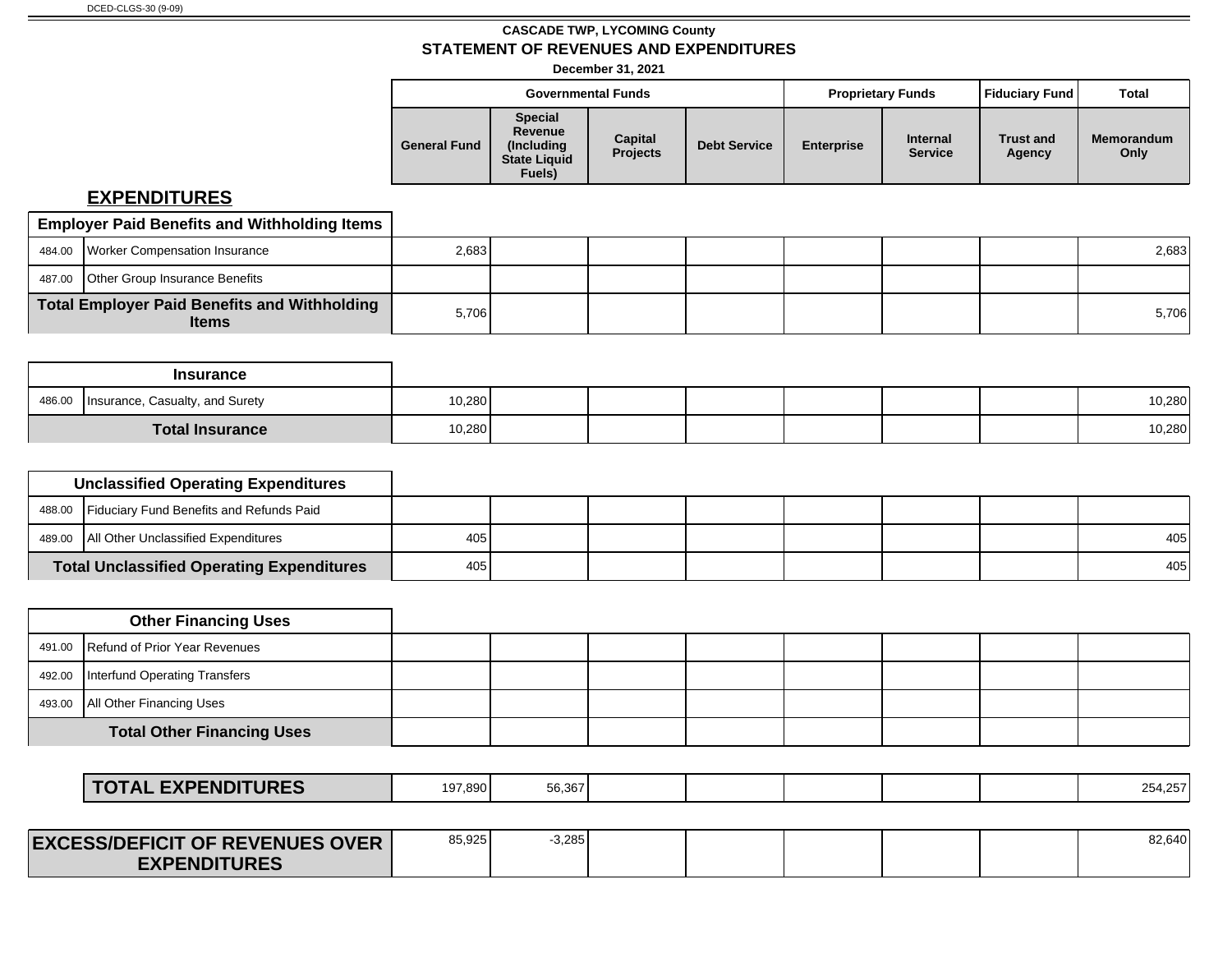#### **CASCADE TWP**

**December 31, 2021**

|                                                                                                                                                                                                                                                                                      |                                                               |                             |                                   |                                | <b>DEBT STATEMENT</b>                          |                                                  |                                       |                                                                                        |                                |                                                     |                         |
|--------------------------------------------------------------------------------------------------------------------------------------------------------------------------------------------------------------------------------------------------------------------------------------|---------------------------------------------------------------|-----------------------------|-----------------------------------|--------------------------------|------------------------------------------------|--------------------------------------------------|---------------------------------------|----------------------------------------------------------------------------------------|--------------------------------|-----------------------------------------------------|-------------------------|
| <b>OUTSTANDING BONDS AND NOTES</b><br>Listed below are all currently outstanding bond and note issues according to our files, excluding bond issues redeemed or refunded and defeased. Please show the principal payments and make any other necessary<br>corrections and additions. |                                                               |                             |                                   |                                |                                                |                                                  |                                       |                                                                                        |                                |                                                     |                         |
| <b>Purpose</b>                                                                                                                                                                                                                                                                       | Bond (B)<br>Capital Lease (C)<br>Lease Rental (L)<br>Note (N) | <b>Issue Year</b><br>(yyyy) | <b>Maturity</b><br>Year<br>(yyyy) | Original<br>Amount of<br>Issue | Outstanding<br><b>Beginning of</b><br>Year (1) | Principal<br><b>Incurred</b><br><b>This Year</b> | Principal<br><b>Paid This</b><br>Year | <b>Current Year</b><br><b>Accretion on</b><br><b>Compound Interest</b><br><b>Bonds</b> | Outstanding at<br>Year End (1) | Plus (less)<br>Unamortized<br>Premium<br>(Discount) | Total<br><b>Balance</b> |
| <b>General Obligation Bonds and Notes</b>                                                                                                                                                                                                                                            |                                                               |                             |                                   |                                |                                                |                                                  |                                       |                                                                                        |                                |                                                     |                         |
|                                                                                                                                                                                                                                                                                      |                                                               |                             |                                   |                                |                                                |                                                  |                                       |                                                                                        |                                |                                                     |                         |
| <b>Revenue Bonds and Notes</b>                                                                                                                                                                                                                                                       |                                                               |                             |                                   |                                |                                                |                                                  |                                       |                                                                                        |                                |                                                     |                         |
|                                                                                                                                                                                                                                                                                      |                                                               |                             |                                   |                                |                                                |                                                  |                                       |                                                                                        |                                |                                                     |                         |
| <b>Lease Rental Debt</b>                                                                                                                                                                                                                                                             |                                                               |                             |                                   |                                |                                                |                                                  |                                       |                                                                                        |                                |                                                     |                         |
|                                                                                                                                                                                                                                                                                      |                                                               |                             |                                   |                                |                                                |                                                  |                                       |                                                                                        |                                |                                                     |                         |
| Other                                                                                                                                                                                                                                                                                |                                                               |                             |                                   |                                |                                                |                                                  |                                       |                                                                                        |                                |                                                     |                         |
|                                                                                                                                                                                                                                                                                      |                                                               |                             |                                   |                                |                                                |                                                  |                                       |                                                                                        |                                |                                                     |                         |
| (1) - excludes unamortized premium/discount                                                                                                                                                                                                                                          | Total bonds and notes outstanding<br>$\mathbf 0$              |                             |                                   |                                |                                                |                                                  |                                       |                                                                                        |                                |                                                     |                         |

**Capitalized lease obligations** 0

**Net debt** 0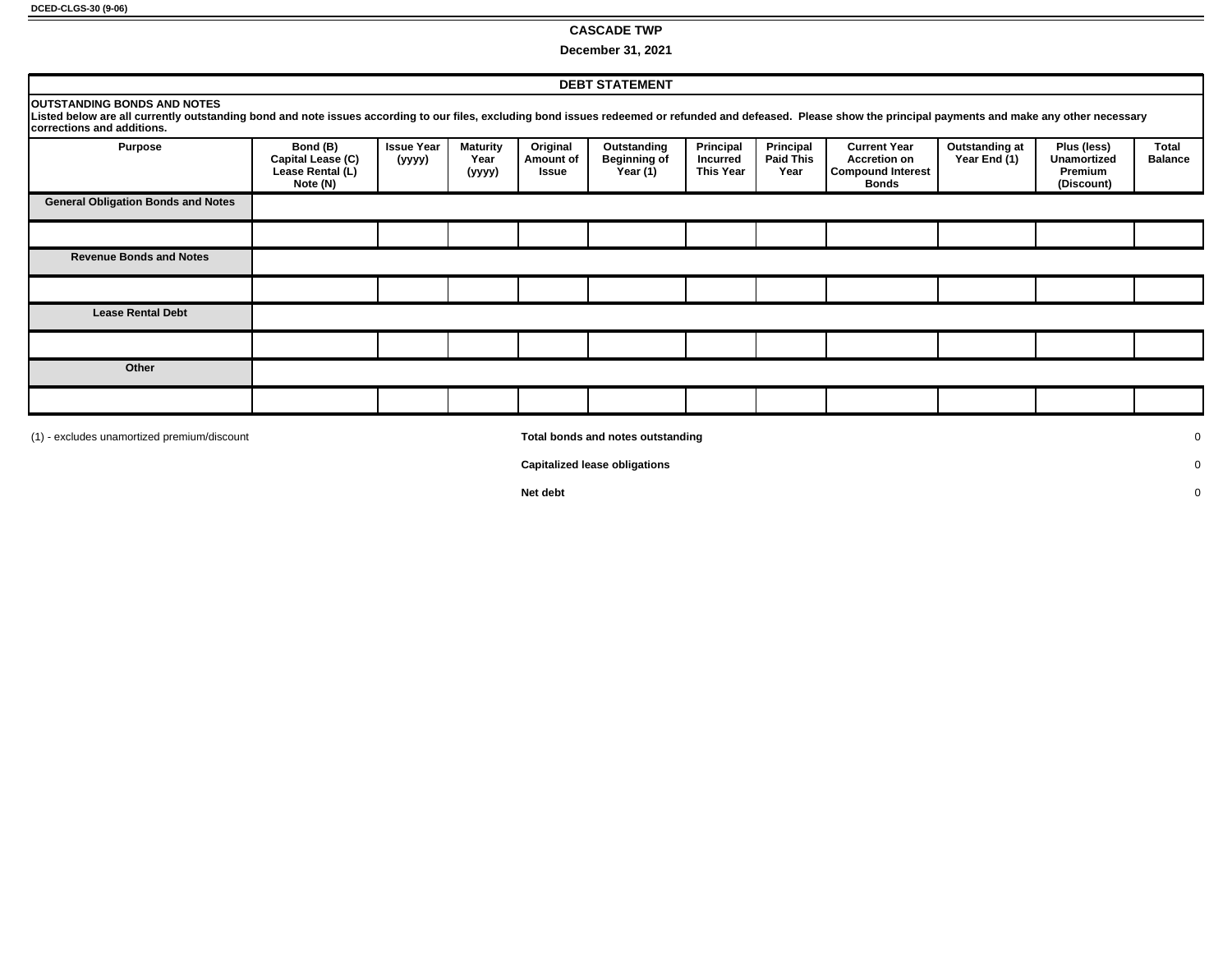### **CASCADE TWP, LYCOMING County STATEMENT OF CAPITAL EXPENDITURES**

**December 31, 2021**

| Category                          | <b>Capital Purchases</b> | <b>Capital Construction</b> | <b>Total</b> |
|-----------------------------------|--------------------------|-----------------------------|--------------|
| Community Development             |                          |                             |              |
| Electric                          |                          |                             |              |
| Fire                              |                          |                             |              |
| Gas System                        |                          |                             |              |
| General Government                | 51,765                   |                             | 51,765       |
| Health                            |                          |                             |              |
| Housing                           |                          |                             |              |
| Libraries                         |                          |                             |              |
| Mass Transit                      |                          |                             |              |
| Parks                             |                          |                             |              |
| Police                            |                          |                             |              |
| Recreation                        |                          |                             |              |
| Sewer                             |                          |                             |              |
| Solid Waste                       |                          |                             |              |
| Streets / Highways                |                          |                             |              |
| Water                             |                          |                             |              |
| Other: __________________         |                          |                             |              |
| <b>TOTAL CAPITAL EXPENDITURES</b> | 51,765                   |                             | 51,765       |

#### **EMPLOYEE COMPENSATION**

Total salaries, wages, commissions, etc. paid this year (including all employees and elected officials) 35,664